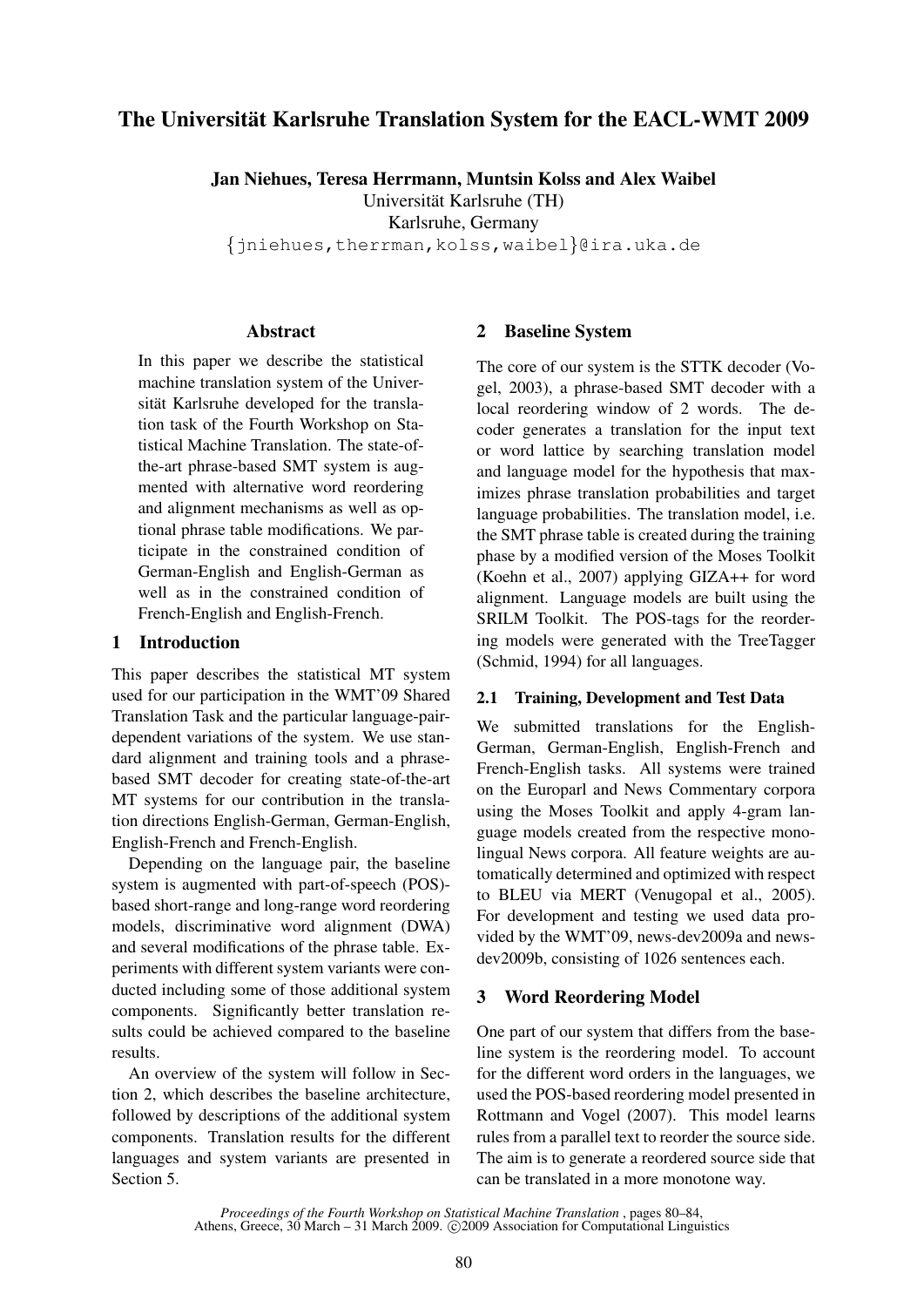In this framework, first, reordering rules are extracted from an aligned parallel corpus and POS information is added to the source side. These rules are of the form *VVIMP VMFIN PPER*  $\rightarrow$  *PPER VMFIN VVIMP* and describe how the source side has to be reordered to match the target side. Then the rules are scored according to their relative frequencies.

In a preprocessing step to the actual decoding different reorderings of the source sentences are encoded in a word lattice. Therefore, for all reordering rules that can be applied to a sentence the resulting reorderings are added to the lattice if the score is better than a given threshold. The decoding is then performed on the resulting word lattice.

This approach does model the reordering well if only short-range reorderings occur. But especially when translating from and to German, there are also long-range reorderings that require the verb to be shifted nearly across the whole sentence. During this shift of the verb, the rest of the sentence remains mainly unchanged. It does not matter which words are in between, since they are moved as a whole. Furthermore, rules including an explicit sequence of POS-tags spanning the whole sentence would be too specific. A lot more rules would be needed to cover long-range reorderings with each rule being applicable only very sparsely. Therefore, we model long-range reordering by generalizing over the unaffected sequences and introduce rules with gaps. (For more details see Niehues and Kolss (2009)). These are learned in a way similar to the other type of reordering rules described above, but contain a gap representing one or several arbitrary words. It is, for example, possible to have the following rule *VAFIN \* VVPP*  $\rightarrow$  *VAFIN VVPP* \*, which puts both parts of the German verb next to each other.

### 4 Translation Model

The translation models of all systems we submitted differ in some parts from the baseline system. The main changes done will be described in this section.

### 4.1 Word Alignment

The baseline method for creating the word alignment is to create the GIZA++ alignments in both directions and then to combine both alignments using a heuristic, e.g. grow-diag-final-and heuristic, as provided by the Moses Toolkit. In some

of the submitted systems we used a discriminative word alignment model (*DWA*) to generate the alignments as described in Niehues and Vogel (2008) instead. This model is trained on a small amount of hand-aligned data and uses the lexical probability as well as the fertilities generated by the GIZA++ Toolkit and POS information. We used all local features, the GIZA and indicator fertility features as well as first order features for 6 directions. The model was trained in three steps, first using the maximum likelihood optimization and afterwards it was optimized towards the alignment error rate. For more details see Niehues and Vogel (2008).

#### 4.2 Phrase Table Smoothing

The relative frequencies of the phrase pairs are a very important feature of the translation model, but they often overestimate rare phrase pairs. Therefore, the raw relative frequency estimates found in the phrase translation tables are smoothed by applying modified Kneser-Ney discounting as described in Foster et al. (2006).

#### 4.3 Lattice Phrase Extraction

For the test sentences the POS-based reordering allows us to change the word order in the source sentence, so that the sentence can be translated more easily. But this approach does not reorder the training sentences. This may cause problems for phrase extraction, especially for long-range reorderings. For example, if the English verb is aligned to both parts of the German verb, this phrase can not be extracted, since it is not continuous on the German side. In the case of German as source language, the phrase could be extracted if we also reorder the training corpus.

Therefore, we build lattices that encode the different reorderings for every training sentence. Then we can not only extract phrase pairs from the monotone source path, but also from the reordered paths. So it would be possible to extract the example mentioned before, if both parts of the verb were put together by a reordering rule. To limit the number of extracted phrase pairs, we extract a source phrase only once per sentence even if it may be found on different paths. Furthermore, we do not use the weights in the lattice.

If we use the same rules as for the test sets, the lattice would be so big that the number of extracted phrase pairs would be still too high. As mentioned before, the word reordering is mainly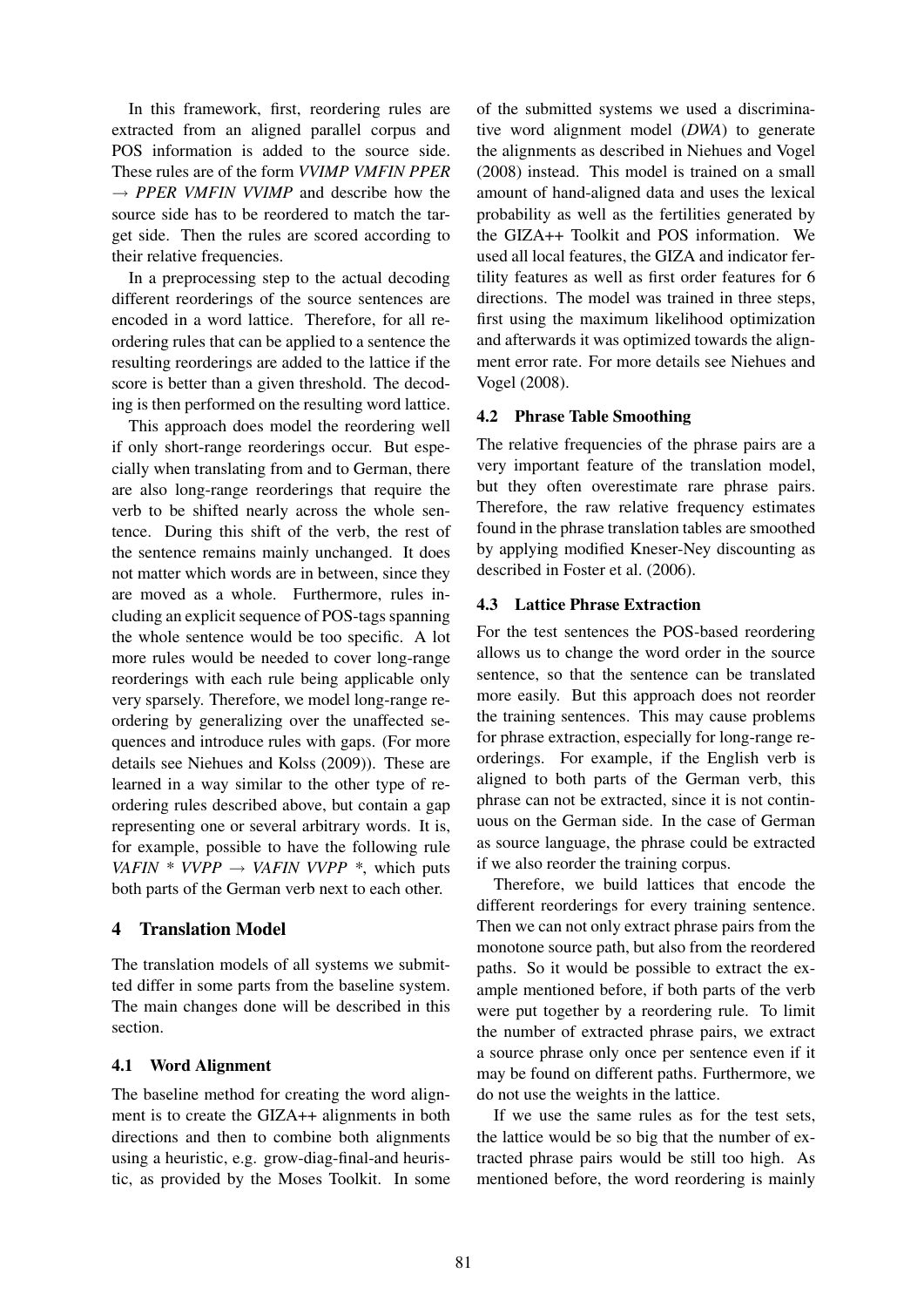a problem at the phrase extraction stage if one word is aligned to two words which are far away from each other in the sentence. Therefore, the short-range reordering rules do not help much in this case. So, only the long-range reordering rules were used to generate the lattice for the training corpus. This already leads to an increase of the number of source phrases in the filtered phrase table from 724K to 971K. The number of phrase pairs grows from 5.1M to 6.7M.

#### 4.4 Phrase Table Adaption

For most of the different tasks there was a huge amount of parallel out-of-domain training data available, but only a much smaller amount of indomain training data. Therefore, we tried to adapt our system to the in-domain data. We want to make use of the big out-of-domain data, but do not want to lose the information encoded in the indomain data.

To achieve this, we built an additional phrase table trained only on the in-domain data. Since the word alignment does not depend heavily on the domain we used the same word alignment. Then we combined both phrase tables in the following way. A phrase pair with features  $\theta$  from the first phrase table is added to the combined one with features  $< \theta$ , 1 >, where 1 is a vector of ones with length equal to the number of features in the other phrase table. The phrase pairs of the other phrase table were added with the features  $< 1, \theta >$ .

### 5 Results

We submitted system translations for the English-German, German-English, English-French and French-English task. Their performance is measured applying the BLEU metric. All BLEU scores are computed on the lower-cased translations.

#### 5.1 English-German

The system translating from English to German was trained on the data described in Section 2.1. The first system already uses the POS-based reordering model for short-range reorderings. The results of the different systems are shown in Table 1.

We could improve the translation quality on the test set by using the smoothed relative frequencies in the phrase table as described before and by adapting the phrase table. Then we used the

discriminative word alignment to generate a new word alignment. For the training of the model we used 500 hand-aligned sentences from the Europarl corpus. By training a translation model based on this word alignment we could improve the translation quality further. At last we added the model for long-range reorderings, which performs best on the test set.

The improvement achieved by smoothing is significant at a level of 5%, the remaining changes are not significant on their own. In all language pairs, the problem occurs that some features do not lead to an improvement on the development set, but on the test set. One reason for this may be that the development set is quite small.

Table 1: Translation results for English-German (BLEU Score)

| System                  | Dev   | <b>Test</b> |
|-------------------------|-------|-------------|
| Short-range             | 13.96 | 14.99       |
| $+$ Smoothing           | 14.36 | 15.38       |
| + Adaptation            | 13.96 | 15.44       |
| + Discrim. WA           | 14.45 | 15.61       |
| + Long-range reordering | 14.58 | 15.70       |

#### 5.2 German-English

The German-English system was trained on the same data as the English-German except that we perform compound splitting as an additional preprocessing step. The compound splitting was done with the frequency-based method described in Koehn et al. (2003). For this language direction, the initial system already uses phrase table smoothing, adaptation and discriminative word alignment, in addition to the techniques of the English-German baseline system. The results are shown in Table 2.

For this language pair, we could improve the translation quality, first, by adding the long-range reordering model. Further improvements could be achieved by using lattice phrase extraction as described before.

#### 5.3 English-French

For creating the English-French translations, first, the baseline system as described in Section 2 was used. This baseline was then augmented with phrase table smoothing, short-range word reordering and phrase table adaptation as described above. In addition, the adapted phrase table was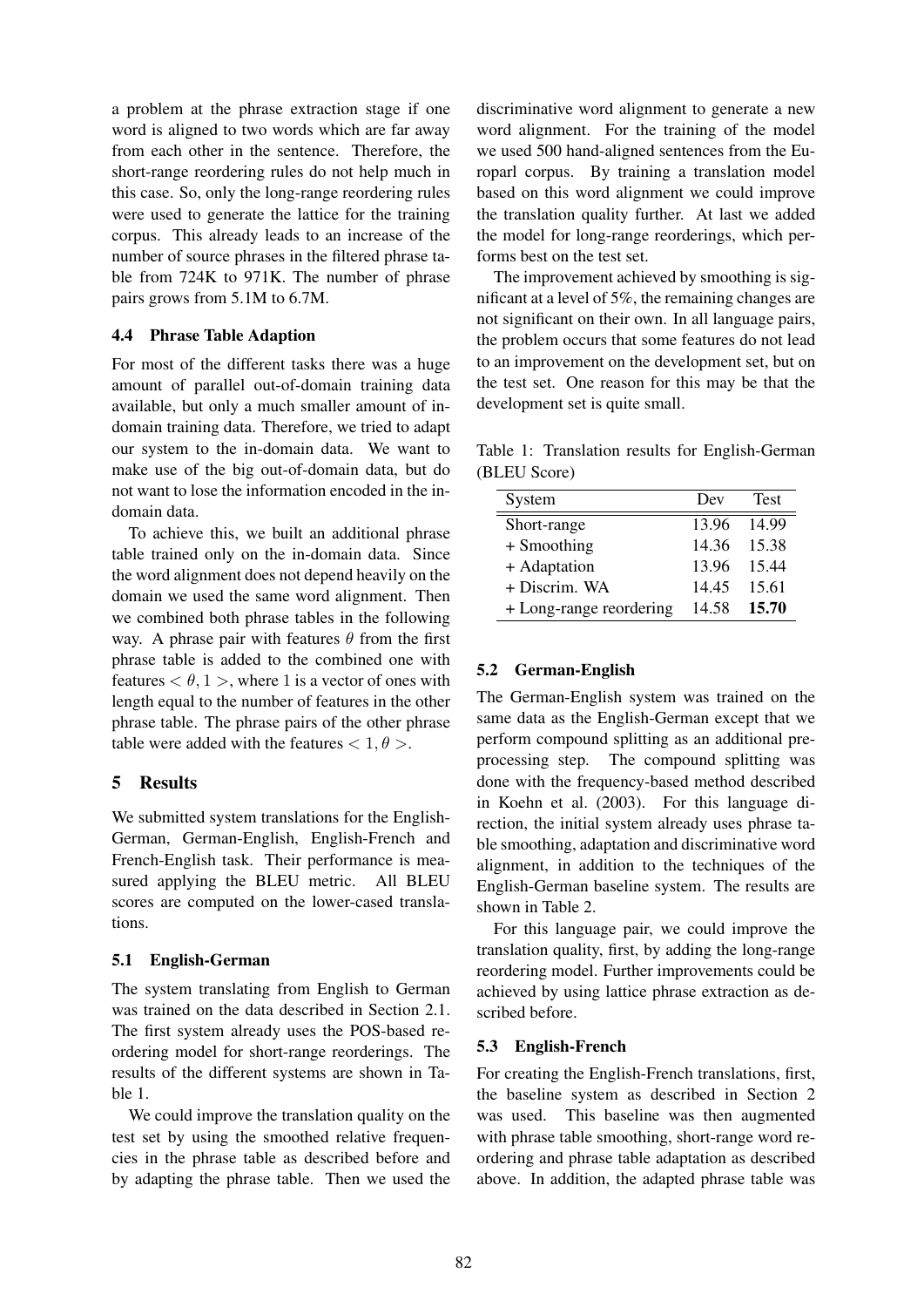Table 2: Translation results for German-English (BLEU Score)

| System                      | Dev         | <b>Test</b> |
|-----------------------------|-------------|-------------|
| <b>Initial System</b>       | 20.52       | 22.01       |
| + Long-range reordering     | 21.04       | 22.36       |
| + Lattice phrase extraction | 20.69 22.64 |             |

postprocessed such that phrase table entries include the same amount of punctuation marks, especially quotation marks, in both source and target phrase. In contrast to the English↔German language pairs, the word reordering required in English↔French translations are restricted to rather local word shifts which can be covered by the short-range reordering feature. Applying additional long-range reordering is scarcely expected to yield further improvements for these language pairs and was not applied specifically in this task. Table 3 shows the results of the system variants.

Table 3: Translation results for English-French (BLEU Score)

| System                   | Dev         | <b>Test</b> |
|--------------------------|-------------|-------------|
| <b>Baseline</b>          | 20.97 20.87 |             |
| $+$ Smoothing            | 21.42 21.32 |             |
| + Short-range reordering | 20.79       | 22.26       |
| + Adaptation             | 21.05 21.97 |             |
| $+$ cleanPT              | 21.50       | 21.98       |

Both on development and test set, smoothing the probabilities in the phrase table resulted in an increase of nearly 0.5 BLEU points. Applying short-range word reordering did not lead to an improvement on the development set. However, the increase in BLEU on the test set is substantial. The opposite is the case when adapting the phrase table: While phrase table adaptation improves the translation quality on the development set, adaptation leads to lower scores on the test set.

Thus, the system configuration that performed best on the test set applies phrase table smoothing and short-range word reordering. For creating the translations for our submission, this configuration was used.

#### 5.4 French-English

For the French-English task, similar experiments have been conducted. With respect to the baseline system, improvements in translation quality

could be measured when applying phrase table smoothing. An increase of 0.43 BLEU points was achieved using short-range word reordering. Additional experiments with adapting the phrase table to the domain of the test set led to further improvement. Submissions for the shared task were created using the system including all mentioned features.

Table 4: Translation results for French-English (BLEU Score)

| System                   | Dev   | <b>Test</b> |
|--------------------------|-------|-------------|
| <b>Baseline</b>          | 21.29 | 22.41       |
| $+$ Smoothing            | 21.55 | 22.59       |
| + Short-range reordering | 22.55 | 23.02       |
| + Adaptation             | 21.72 | 23.20       |
| $+$ cleanPT              | 22.60 | 23.21       |

#### 6 Conclusions

We have presented our system for the WMT'09 Shared Translation Task. The submissions for the language pairs English-German, German-English, English-French and French-English have been created by the STTK decoder applying different additional methods for each individual language pair to enhance translation quality.

Word reordering models covering shortrange reordering for the English↔French and English↔German and long-range reordering for English↔German respectively proved to result in better translations.

Smoothing the phrase probabilities in the phrase table also increased the scores in all cases, while adapting the phrase table to the test domain only showed a positive influence on translation quality in some of our experiments. Further tuning of the adaptation procedure could help to clarify the benefit of this method.

Using discriminative word alignment as an alternative to performing word alignment with GIZA++ did also improve the systems translating between English and German. Future experiments will be conducted applying discriminative word alignment also in the English↔French systems.

#### Acknowledgments

This work was partly supported by Quaero Programme, funded by OSEO, French State agency for innovation.